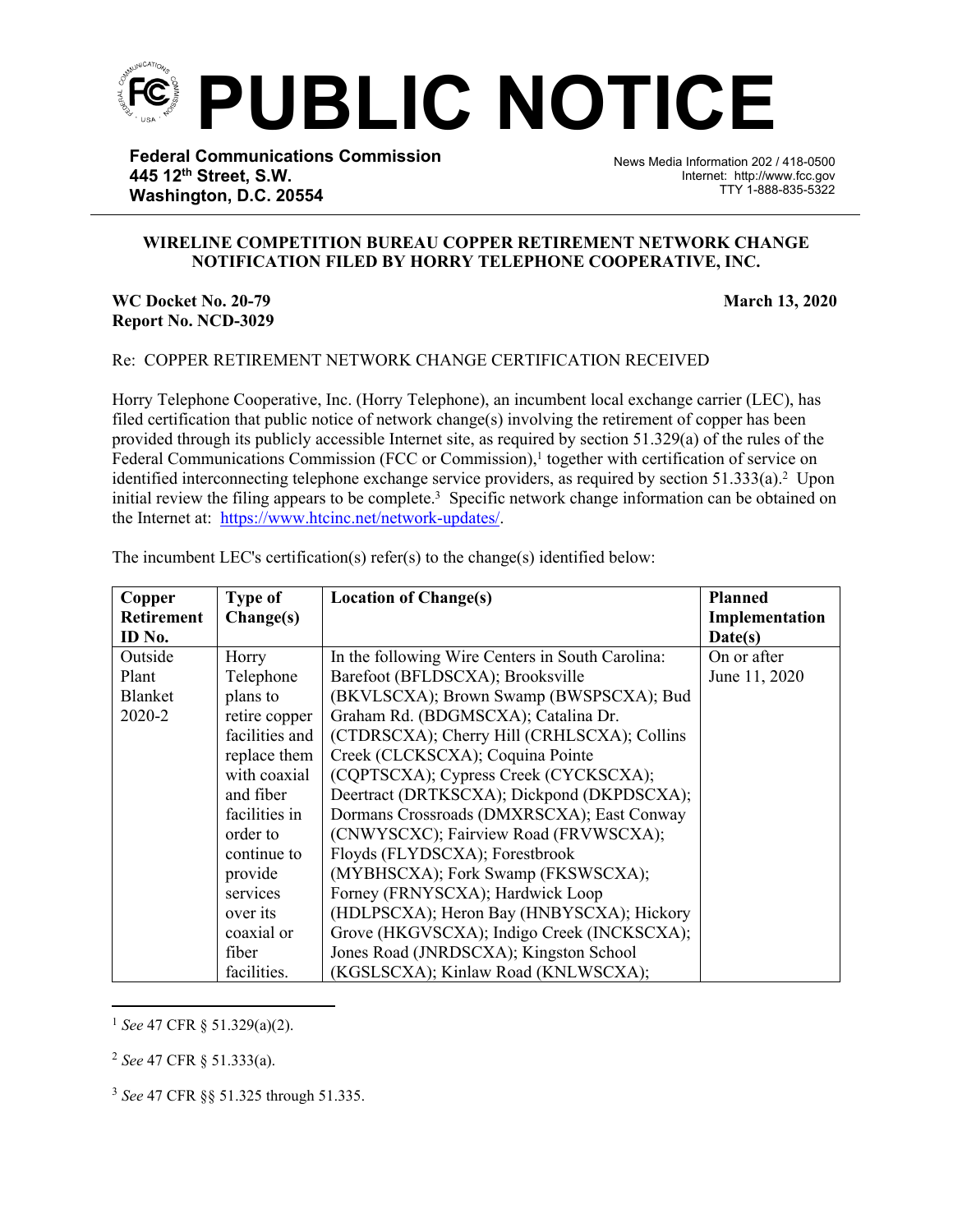| Lakewood (LKWDSCXA); Little River                   |  |
|-----------------------------------------------------|--|
|                                                     |  |
| (LTRVSCXA); Long Bridge (LGBGSCXA); Loris           |  |
| (LORISCXA); Mount Vernon (MTVNSCXA); Mt.            |  |
| Olive (MTOFSCXA); Murrells Inlet                    |  |
| (MRINSCXA); Nineteenth Ave. (NTAVSCXA);             |  |
| North Conway (CNWYSCXA); Oak Grove                  |  |
| (OKGVSCXA); Oyster Catcher (OYCTSCXA);              |  |
| Reeves Ferry (RVFYSCXA); South Conway               |  |
| (CNWYSCXB); Starbuck (SBLNSCXA); Wampee             |  |
| (WAMPSCXA); West Myrtle (WMBHSCXA) $\&$             |  |
| White Oak (WTOKSCXA) as specified in Exhibit A      |  |
| of the notice under Outside Plant Blanket 2020-2 at |  |
| https://www.htcinc.net/network-updates/.            |  |

Incumbent LEC contact: Jamie Ponder Manager Industry Affairs Horry Telephone Cooperative, Inc. 3480 Hwy 701 North PO Box 1820 Conway, SC 29528 (843) 369-8640

An objection to an incumbent LEC's copper retirement notice may be filed by an information service provider or telecommunications service provider that directly interconnects with the incumbent LEC's network. Such objections must be filed with the Commission, and served on the incumbent LEC, no later than the ninth business day following the release of this Public Notice.<sup>4</sup> The effective implementation date(s) of network changes referenced in standard copper retirement notices are subject to the FCC public notice periods described under section  $51.333(b)(2)$ .<sup>5</sup> For purposes of computation of time when filing a petition for reconsideration, application for review, or petition for judicial review of the Commission's decision, the date of "public notice" shall be the later of 90 days after the release date of this Public Notice, or the release date of any further public notice or order announcing final action, as applicable. Should no petitions for reconsideration, applications for review, or petitions for judicial review be timely filed, the proceeding listed in this Public Notice shall be terminated, and the docket will be closed.

Information service providers and telecommunications service providers that directly interconnect with the incumbent LEC's network may file objections, and other interested parties may file comments, regarding this network change notice using the Internet by accessing the ECFS: [http://apps.fcc.gov/ecfs.](http://apps.fcc.gov/ecfs) Filers should follow the instructions provided on the Web site for submitting comments. Generally, only one copy of an electronic submission must be filed. In completing the transmittal screen, filers should include their full name, U.S. Postal Service mailing address, and the applicable docket number. Interested parties also may comment on this network change notice by sending an e-mail to

<sup>4</sup> *See* 47 CFR § 51.333(c).

<sup>5</sup> *See* 47 CFR § 51.333(b)(2). In the absence of filed objections, a notice of copper retirement usually will be deemed final on the 90th day after the release of the Commission's public notice of the filing pursuant to section 51.333(b)(2). However, notice of copper retirement involving facilities that are not being used to provision services to any customers, usually will be deemed final on the 15th day after the release of the Commission's public notice of the filing. *Id*.